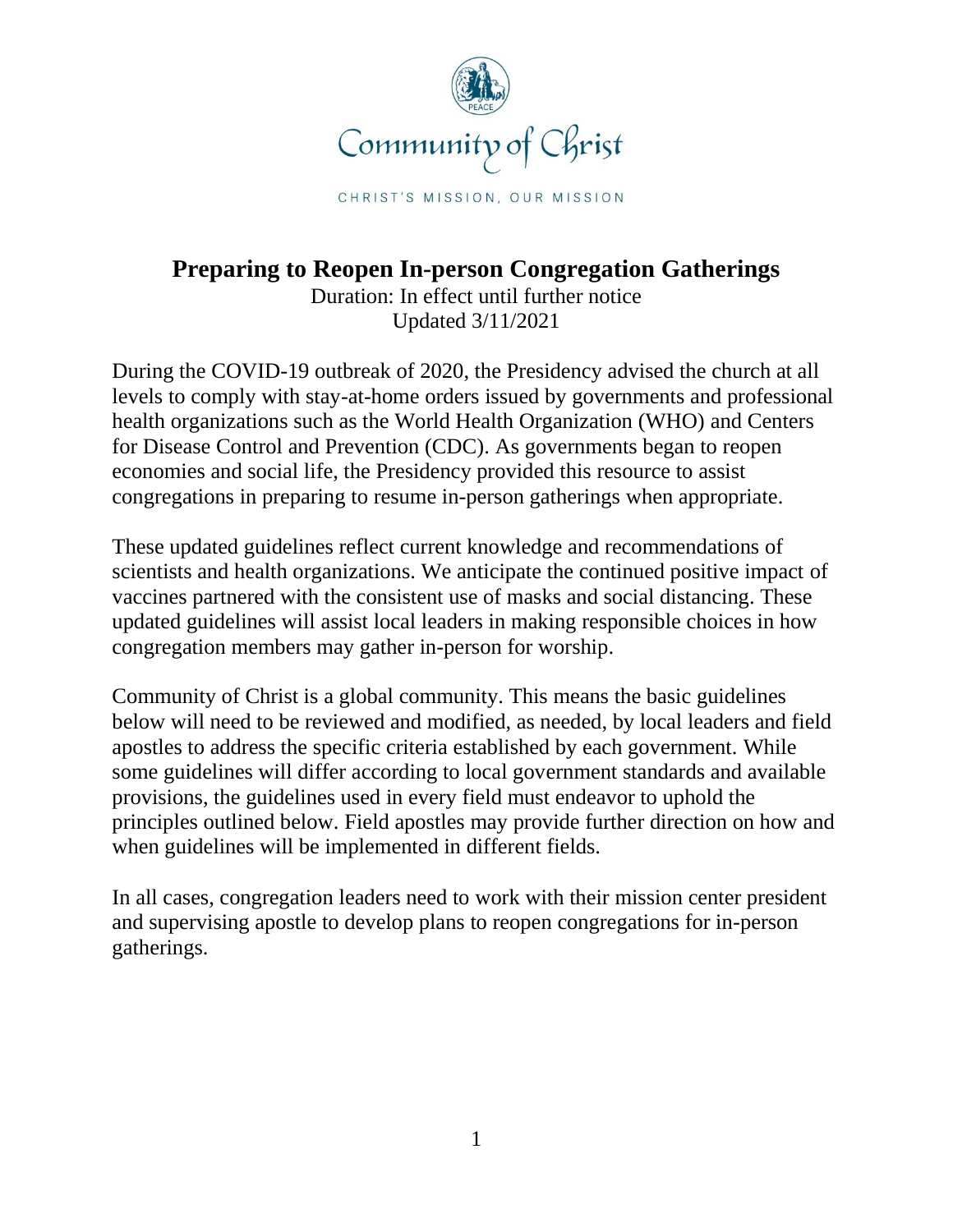# **Principles upheld during the COVID-19 pandemic and for reopening congregations**

- 1. The church's response should emphasize "protecting the most vulnerable" (Doctrine and Covenants 164:6a) in our congregations, cities, towns, and villages. This includes our senior members and those already affected by other health challenges.
- 2. The church's actions should emphasize preventative strategies to keep COVID-19 from spreading. Beyond managing risk, we are trying to be good world citizens, taking the lead on implementing solutions and not adding to the problem.
- 3. Primary prevention strategies are the use of masks and "social (physical) distancing." This requires wearing masks (over the age of 2) and maintaining a minimum separation of six (6) feet, or (2) metres and limiting the size of gatherings as prescribed by the local government.
- 4. The church, as a part of society, should comply with local government guidelines to mitigate the spread of COVID-19.
- 5. Congregational leaders need to consult with their mission center president and field apostle in making decisions for reopening congregations.
- 6. Church leaders should proceed cautiously and make responsible choices that emphasize the well-being of individuals, the congregation, and their communities in which members and friends live. Patience and restraint now may reduce suffering and death for some later.
- 7. People should not be pressured to attend in-person church gatherings during the pandemic, and church attendance at in-person gatherings never should be presented as a "test of faith" or measure of commitment. Concerned people should be encouraged to do what is best, given their personal situation and risk factors.
- 8. Congregations should consider the best combination of in-person and online ministries to move forward.
- 9. If a conflict exists between local requirements and guidance in this document, the most restrictive requirements should be followed.
- 10.The Mission Center President should consult with the supervising apostle if there are questions or requested exceptions to these guidelines.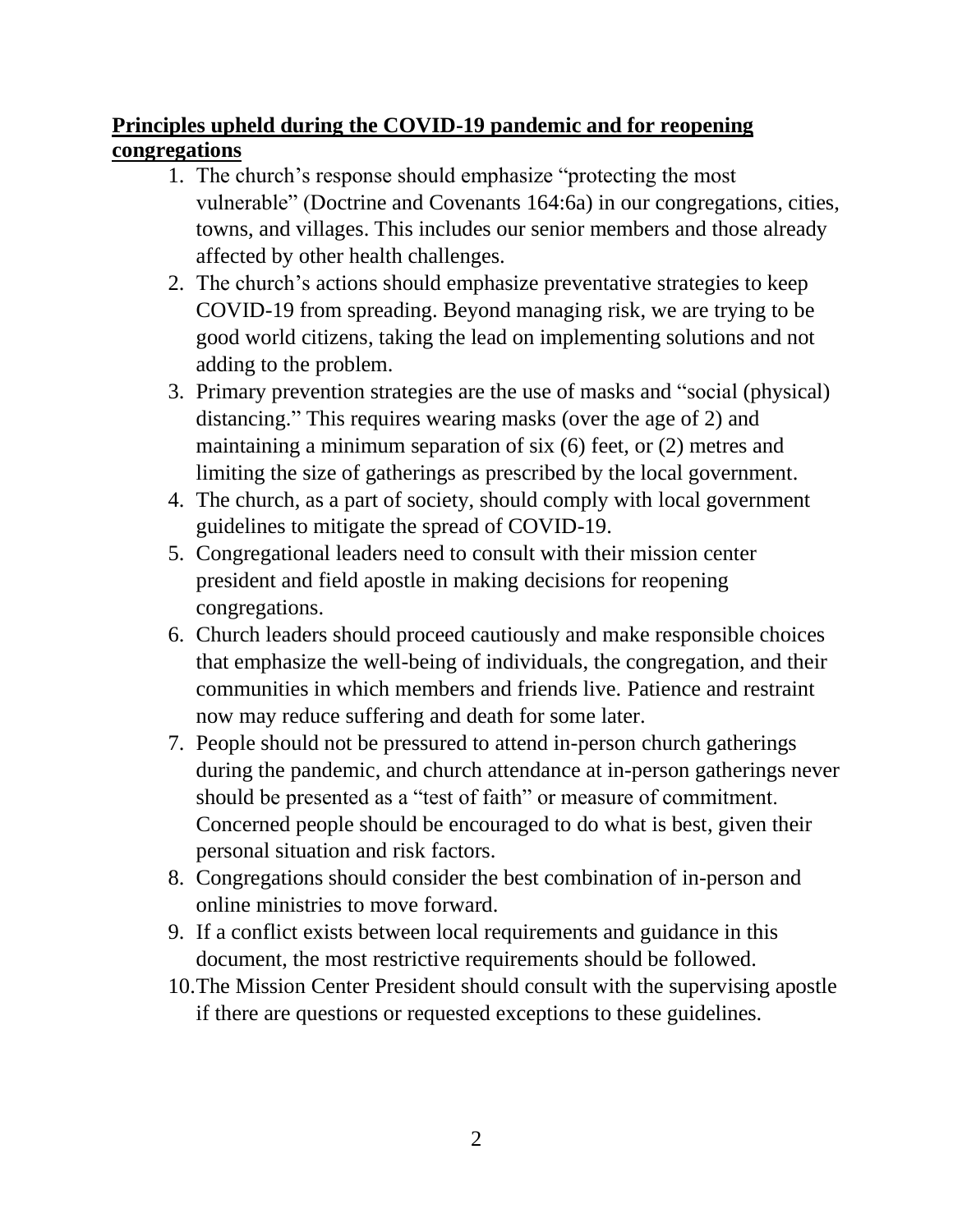## **Criteria for reopening congregations for in-person gatherings**

- A. Congregations must comply with local government guidelines that stipulate how and when religious organizations can meet in-person. The decision for a congregation to begin in-person gatherings must include consultation with the mission center president and field apostle to ensure the well-being of all congregants and the community. Note: This includes monitoring data that suggest when a congregation must be closed again for a changing risk to the members and community.
- B. A sustainable decline in COVID-19 cases has occurred for three (3) weeks or as recommended by the local government, and the new infection rate in the county or counties served by the congregation must be below 10 per 100,000 population on a seven-day moving average at <https://globalepidemics.org/key-metrics-for-covid-suppression/> (see counties).
- C. Testing for COVID-19 is available locally.
- D. Local hospitals are not overloaded with COVID-19 patients and can provide treatment for all patients and health conditions needing hospital care.
- E. Masks (over the age of 2) are required in order to participate in gatherings. Additional personal protective equipment (gloves, sanitizer) should be made available for use as needed during group gatherings.

#### **Guidelines for returning to in-person congregation gatherings**

Providing a combination of in-person and online ministries will be important to reach people as we journey into the future. If the mission center president and supervising apostle have consulted and determined reopening can occur, if government guidelines allow for religious organizations to meet in-person, and if the criteria above have been met, the following provisions need to be considered, and in some cases implemented before in-person gatherings begin:

#### **Church facility**

- Prepare the church building or meeting location before every gathering by cleaning and sanitizing door handles, light switches, bathroom faucets, countertops, cameras used for online streaming, microphones, keyboards, musical instruments, and other commonly touched areas. Refer to national health organizations for recommended cleaning protocol.
	- o If the building is empty for seven days or longer, the risk of surface transmission is greatly reduced, and the above cleaning and sanitizing steps are not required.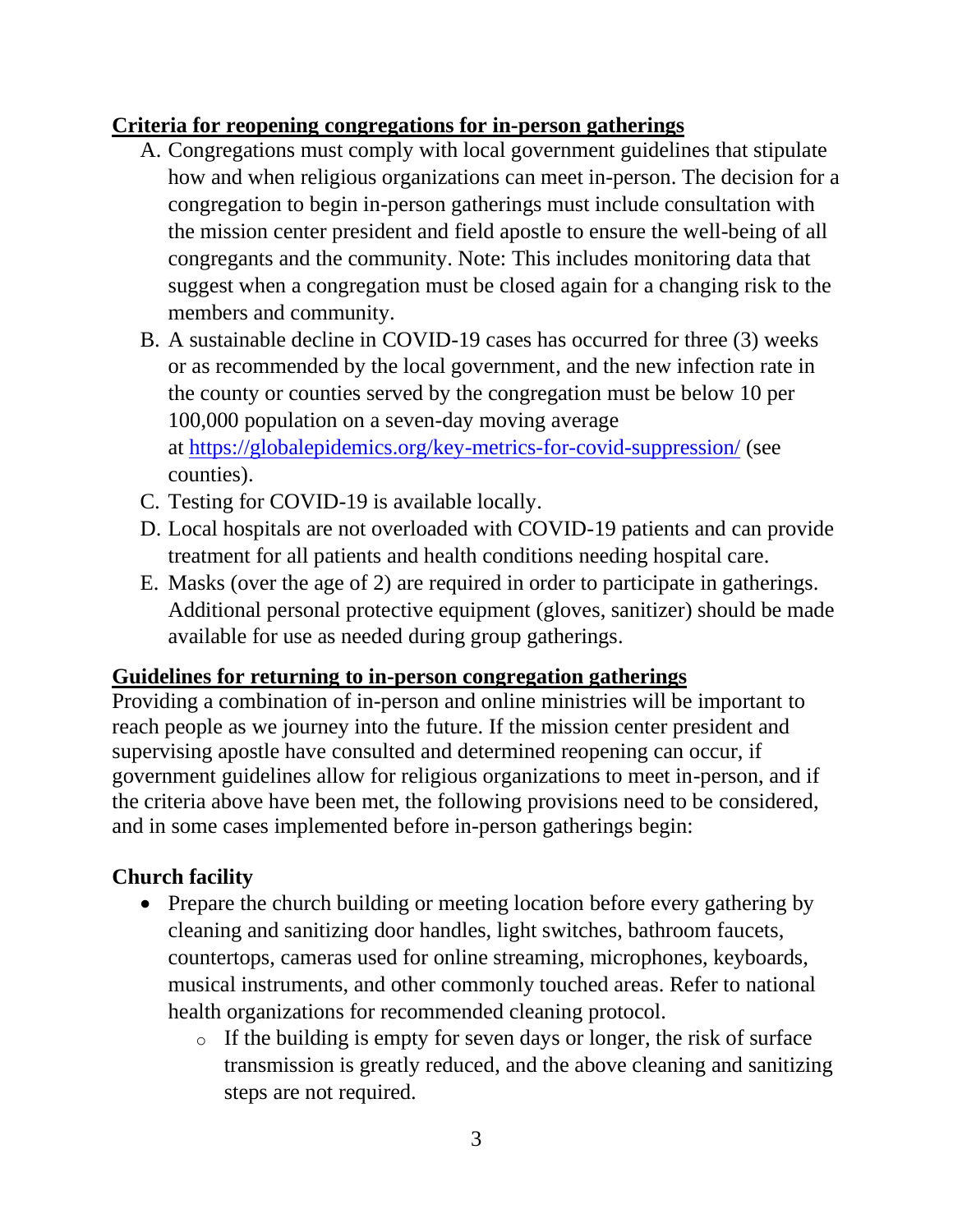- o Ventilation is key to reducing the risk of COVID and it is clear that superspreading tends to occur in low ventilation settings. The video available at this link shows some examples of the effect of different ventilation strategies on aerosol concentrations: [https://flipboard.com/video/wsj/339c28c9e1](https://flip.it/VTb_qV)
- o Please keep in mind that no single solution is 100% effective in all situations. We usually need to implement multiple solutions to optimize the goal of bringing in **well mixed**, **clean** air into our meeting spaces.
- o To better understand the risks of meeting indoors, especially in winter, see Section 8 on aerosol transmission and ventilation in the following document:<https://tinyurl.com/FAQ-aerosols>
- o After exploring these resources, consider increasing ventilation and improving air quality. Additional details on how this can be accomplished can be found in Appendix A, "Ventilation in Buildings." **Always consult your HVAC professional when making adjustments to your system.**
- If the building is used more often than once every seven days, establish a cleaning contract or volunteer cleaning plan to meet local sanitation guidelines between each use of the facility. Keep and maintain a calendar of dates and persons who cleaned the building.
	- o If you use an outside cleaning company, consult with it about adding any cleaning protocols to comply with minimum requirements under governmental rules and regulations. This discussion should include the types of products it is using and its policies to limit exposure by or to its staff and employees.
- Do not provide refreshments and food in church settings.
- Post signs in the building that encourage noncontact greetings.
- Post signs at the front door:
	- $\circ$  Anyone who feels ill, has a fever over 37.8°C/100°F, persistent cough, sore throat, or runny nose is encouraged not to enter the facility and risk exposing others.
	- o People who have tested positive for COVID-19, and any member of their family unit, should not enter the facility for at least 14 days after receiving their test results and showing no signs of illness. (Note: Family units are groups living in the same dwelling space.)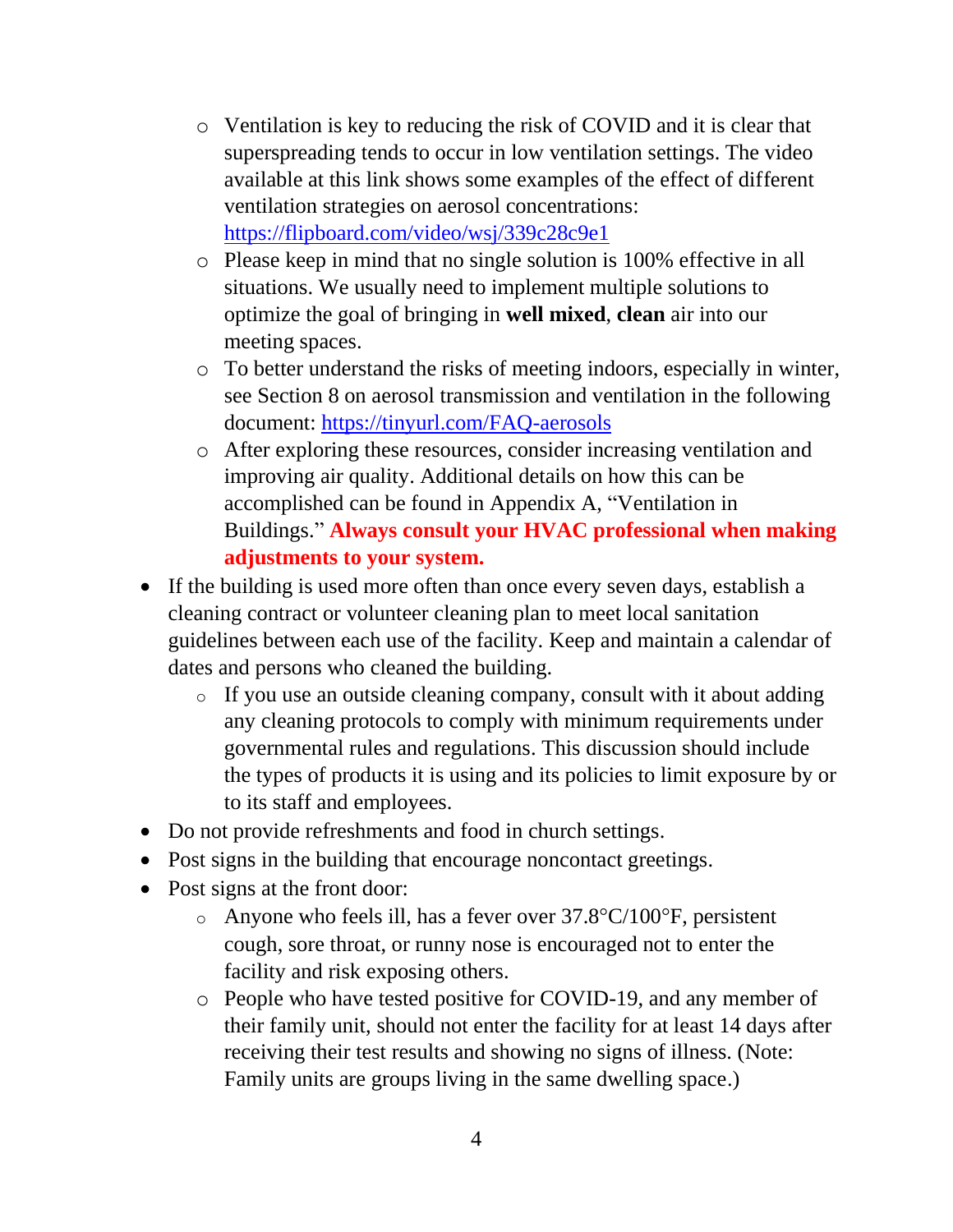- The pastor should consider naming a *facility health officer* for the congregation to help assure all requirements are in place and being followed. The health officer will be responsible for immediately notifying the pastor or pastoral team if a problem arises, if someone needs to be asked to leave the gathering, or if the gathering needs to end. The pastor ultimately will be responsible for ensuring established protocols are understood and executed. Documentation of someone being asked to leave or an event being canceled due to a potential risk to others must be submitted to the pastor and mission center president within 24 hours. If possible, the name of the person(s), address, phone, and email must be secured. This information and a list of others in attendance must be submitted in case the health authorities need to be contacted.
- Assign a person each time the group gathers to create a list of attendees. Make sure contact information is available for people who do not attend regularly. The list must be maintained until further notice in case it needs to be accessed for future tracing purposes.
- All participants (over the age of 2) are required to wear masks. Extra masks should be at the entrance to the facility for those who arrive without their own masks. These extra masks should be disposable.
- Hand sanitizer (with 60 percent or more alcohol) should be available in multiple locations. In nations where hand sanitizer is not readily available, have multiple stations with reusable water buckets with faucet and soap. People should be encouraged to wash or sanitize their hands when entering the building.
- Remove pens, information cards, Bibles, hymnals, etc. from seats to prevent the risk of spreading the virus and to reduce the number of items to sanitize if gatherings are held more frequently than once every seven days.
- Post a sign on the restroom door and limit the number of people allowed in this smaller area at one time. It is recommended that only one person should use the restroom at a time unless supervising a child or being from the same family unit.
- If you learn a person recently tested positive for COVID-19 and attended an activity at the church facility, then shut down all activities for at least seven days or until the facility has been thoroughly cleaned and sanitized by a professional company.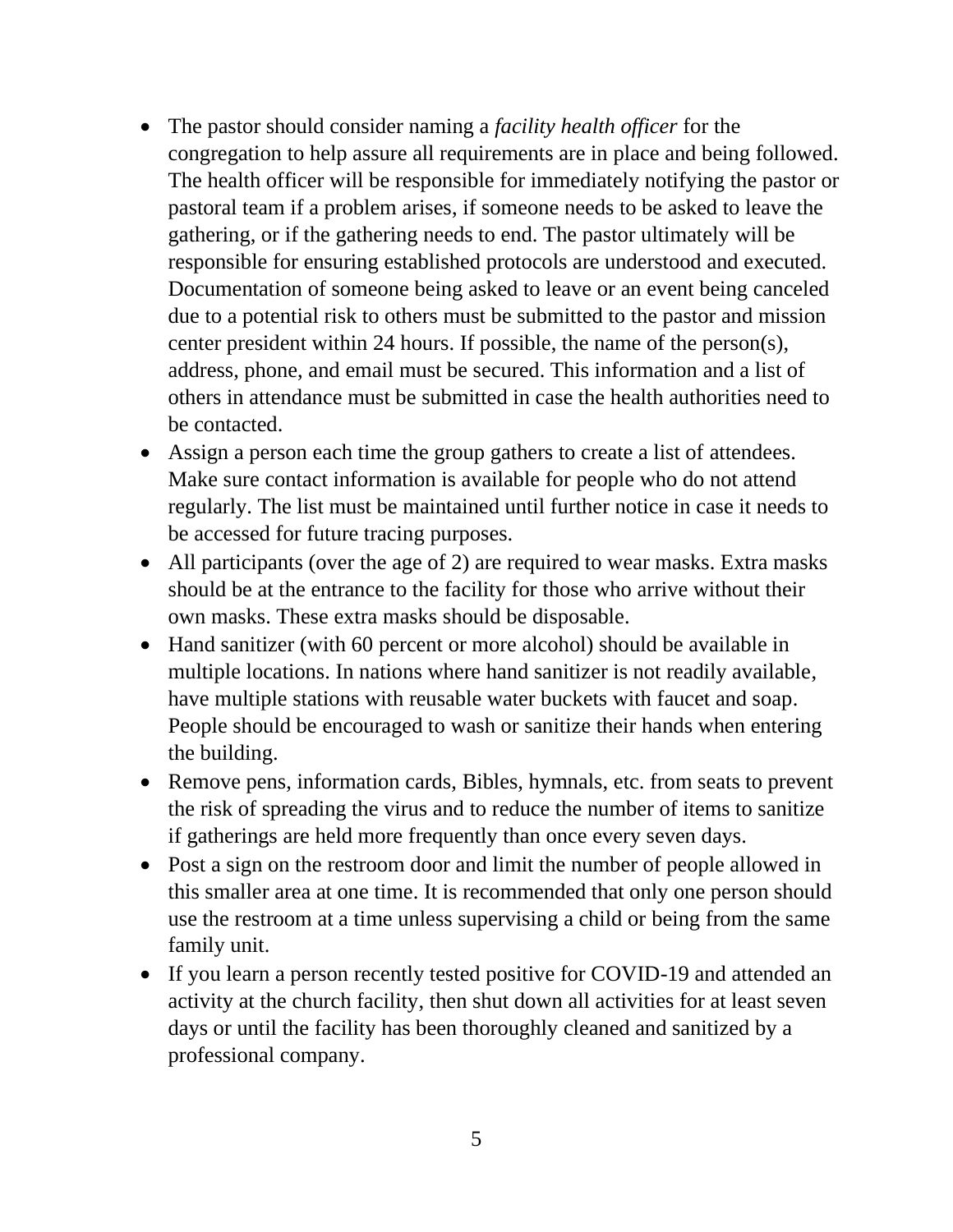- Anyone who had close contact (within six feet for a total of fifteen minutes or more) with the person who tested positive should self-isolate for 14 days before returning to in person church gatherings.
- Initial COVID vaccine trials did not measure whether a person who is vaccinated is less likely to spread the virus to someone else. Until further research proves otherwise the assumption is vaccinated individuals may still carry and transmit the virus.

## **Physical distancing**

- Post signs that remind members to comply with local government guidelines for social/physical distancing—six (6) feet/two (2) metres.
- Develop a seating plan for groups that establishes appropriate physical distancing. (People who live in the same household can sit together.)
- The maximum number of participants for a gathering will be determined by government guidelines or the size of space to accommodate the physicaldistancing requirement.
	- o Congregations should try to limit attendance to 30 percent of the seating capacity. Adding additional service times or opening fellowship halls for seating with video screens are possible solutions.
- For larger congregations—more than 50—consider holding two services to ensure appropriate physical distancing. Develop a plan for cleaning surfaces between services.
- Provide online worship services for members who are more vulnerable to health risk or are not ready to return. Remember to be aware of and think through issues related to security and copyright when using online alternatives.

# **Church-school programs**

- Church-school programs or small-group activities should be postponed until governments have allowed children to return to schools. If activities are provided, consider holding them outside with physical distancing. Cleaning requirements must be met as stipulated by local government guidelines.
- Consider providing church-school programs or smalls groups through online connection. Remember to follow child-protection guidelines for any online events or meetings with youth, as well as general security and copyright considerations for online activities.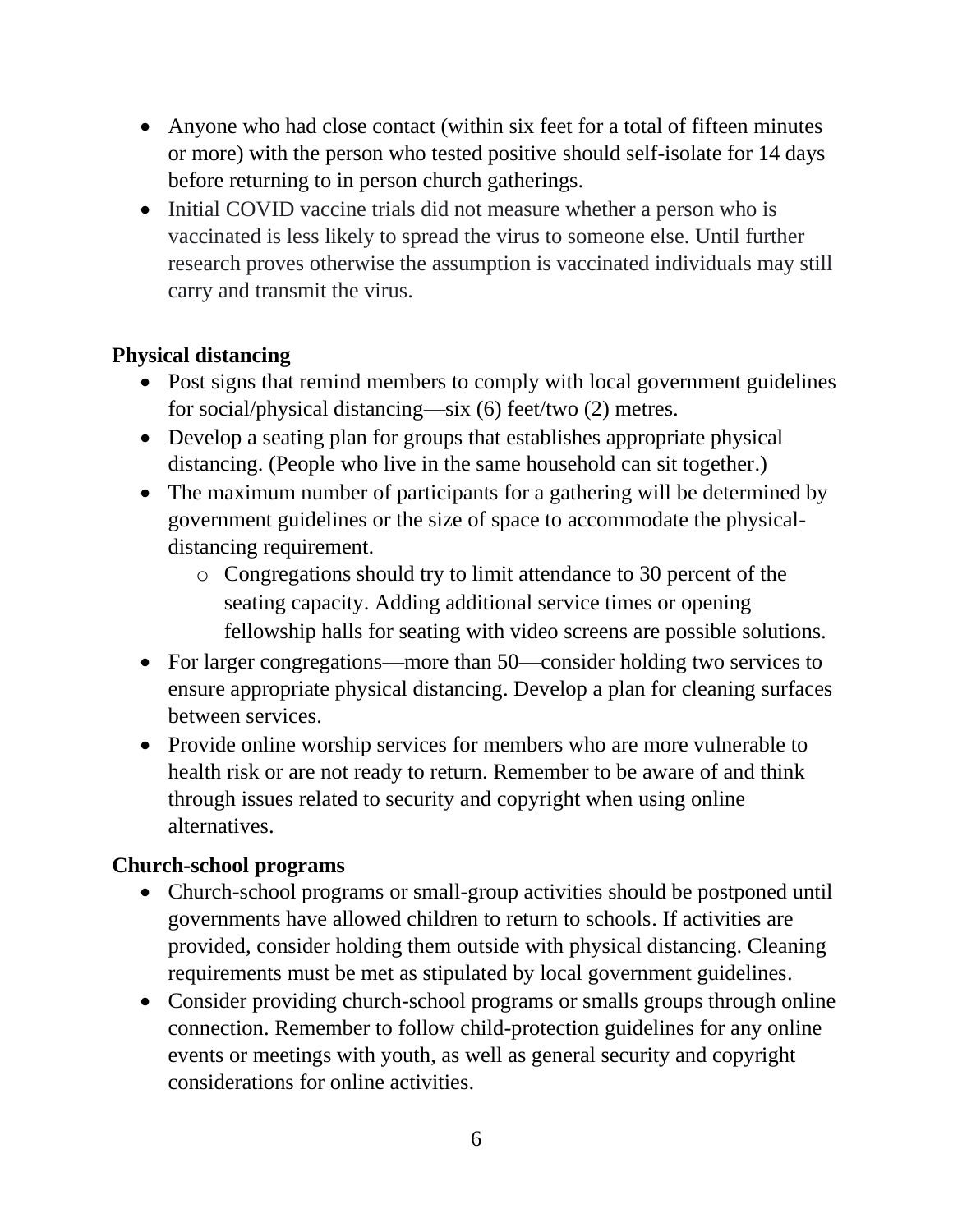#### **Worship services**

- Suspend the use of bulletins. Project announcements, order of service, etc. If bulletins must be used, allow for personal pickup of bulletins without a hand-off.
- Refrain from congregational singing when together in-person. Singing significantly increases the risk of virus spread. Consider alternatives on how to use music during worship:
	- o Project hymns so people can reflect on the text as the hymns are played.
	- o Use more music meditation in place of singing.
	- o Use a recording of a member singing from home.
- To reduce possible contamination, do not use hymnals. If you instead project hymns/lyrics, remember to follow appropriate copyright guidelines.
- Do not pass offering plates. Arrange for an alternative location and receptacle where offerings can be received. The offering should be handled only by the financial officer or designee, who must use disposable gloves and mask in accounting for the funds. Encourage eTithing.
- Microphones should be sanitized following each worship gathering. Worship participants should refrain from handling the microphone. Minimize the use of portable microphones by more than one person, as they must be sanitized between use by different people.
- Consider shortening services to 45 minutes or less to reduce exposure and need for restrooms.
- Gatherings for weddings and funerals need to comply with the same requirements stated above. The congregation or guests must be prepared to provide or pay for additional cleaning and sanitizing following the use of outside groups.

## **Sacraments**

- Refrain from serving the Lord's Supper in its traditional form and using serving trays. There is an increased risk of participants accidently touching the bread or a cup. Alternative forms for participating in this sacrament should be explored:
	- o Have participants bring their own emblems to use.
	- o Buy pre-packaged emblems.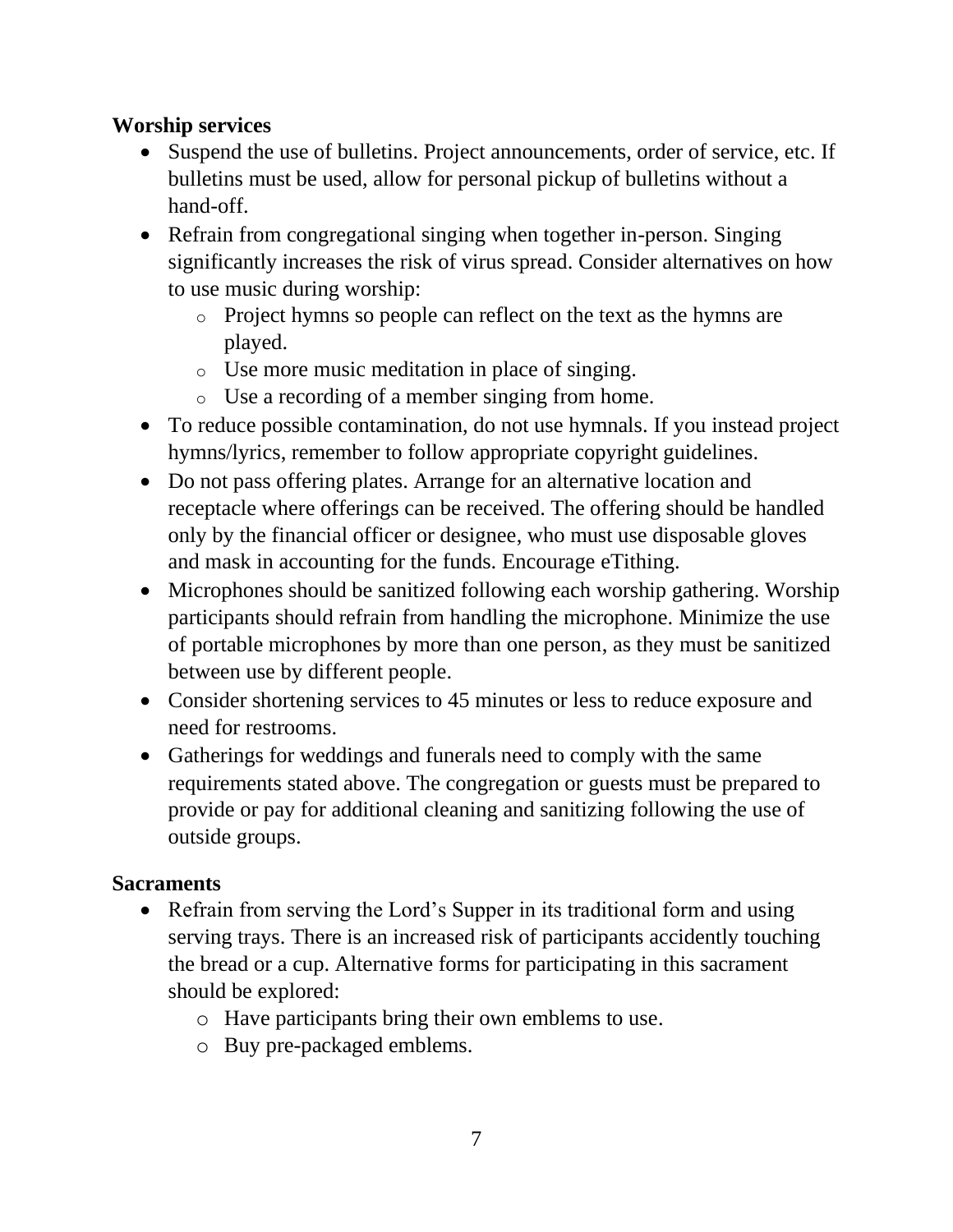- o Have participants come to a designated location to receive the emblems to be handed to each participant in individual containers by a priesthood member wearing latex gloves and a mask.
- o If emblems are prepared, the preparers must wear gloves and mask.
- Marriage ceremonies need to comply with the requirement stated above.

Updated sacrament guidelines released June 2020:

- The number of people gathering for the sacrament should comply with the local government guidelines *and* the church's guidelines. This applies to both indoor and outdoor gatherings.
- Baptism a mask/face covering should be worn by the priesthood member performing a baptism. If possible, the candidate should also have a face covering until the baptism occurs.
- For laying on of hands confirmation, baby blessing, etc. a mask/face covering should be worn by the priesthood member(s) and the person receiving the sacrament, except for children under the age of 2 who should not wear masks. Priesthood members should consider wearing protective gloves where possible. If gloves are not used, it is important to use hand sanitizer prior to the laying on of hands and immediately following the sacrament. In locations where hand sanitizer is not available, the priesthood members need to be intentional about washing their hands prior to and after the sacrament.
- Refrain from hugging or shaking hands following the sacrament.

## **Midweek services**

- Consider suspending midweek services, youth gatherings, etc. to reduce inperson contact.
- Where possible, hold midweek services, youth gatherings, etc. online.

## **Church facilities used by outside groups**

- Any outside group using or renting our church facilities must comply with the same requirements stated in the above guidelines for in-person gatherings. The outside group leader must receive a copy of the guidelines and protocols, sign them, and return them to be kept by the pastor.
- The congregation will inform the mission center president and should be responsible to ensure that added protocols for hosting, physical distancing, and cleaning as defined by the local government or health organization before and after will need to be clearly defined, implemented, and documented.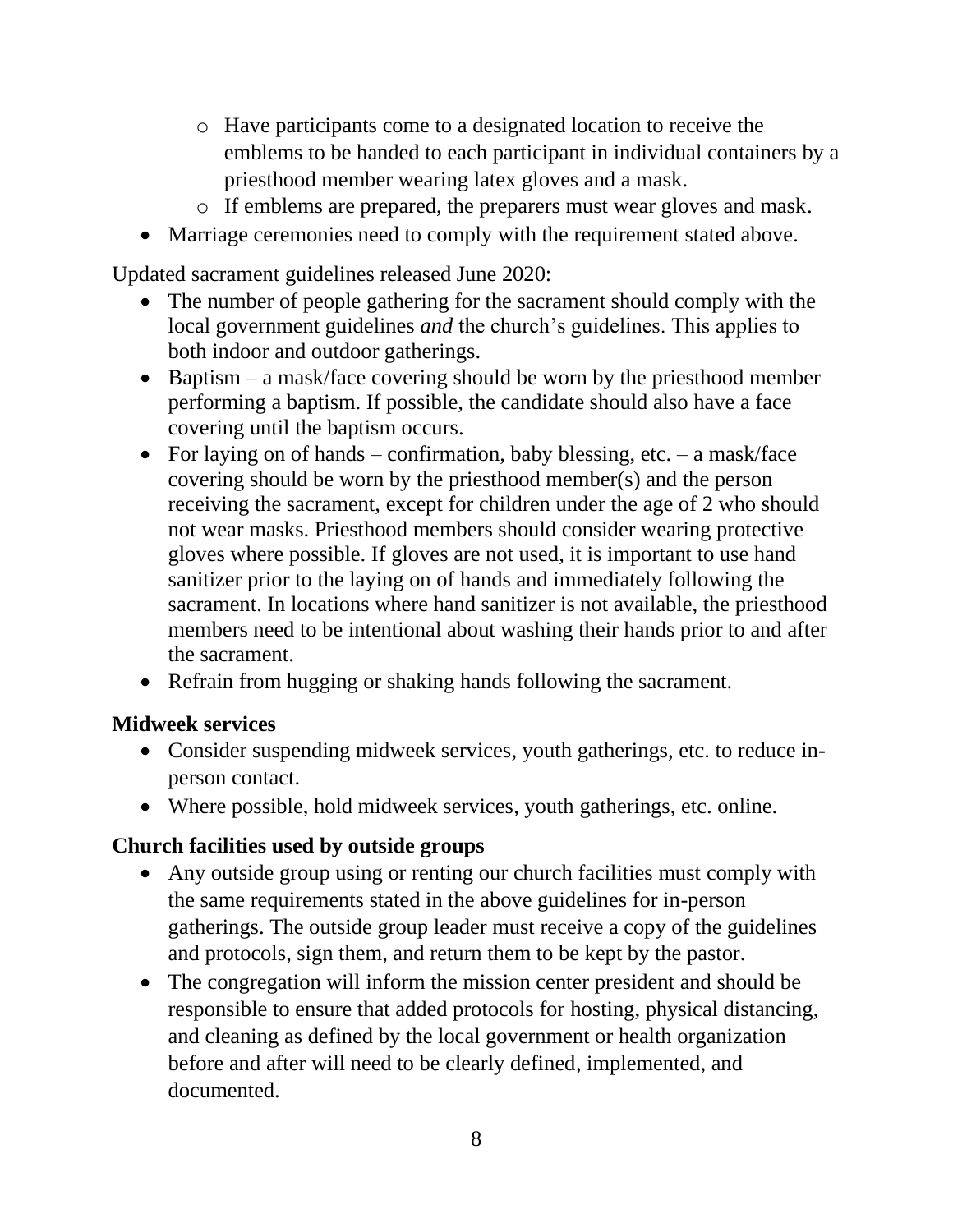- No food or drinks should be allowed in the congregation during the event.
- Any leases or use agreements with outside groups must be updated with the additional language related to COVID-19 provided by the Office of General Counsel.
- If you learn a person recently tested positive for COVID-19 and not long ago attended an activity at the church facility, then all activities there should be shut down at least seven days or until the facility has been cleaned and sanitized thoroughly by a professional company

#### **Expectation for good-faith compliance**

• If a congregation allows the church building to be used in a way that is not consistent with these guidelines and a law suit is filed by someone who claimed they contracted the virus at the church, then the congregation will be responsible for all legal fees and any final settlement amounts approved by a court or through mediation that are not covered by the church's insurance carrier.

#### **Supporting documents**

• Attached to these guidelines are the following document templates: Planning to Reopen, Cleaning Checklist, Participant Tracking, and Implementation Checklist. These templates are provided to help congregations plan, implement, and manage in-person gatherings.

#### **Final comments**

In all cases, congregations need to monitor ongoing developments in their local government jurisdiction. It is expected that congregations will follow government guidelines and recommendations. Congregations also should monitor recommendations from their governmental health organizations for cleaning protocols and physical-distancing requirements.

Community of Christ Enduring Principles call us to uphold the Sacredness of Creation and to Make Responsible Choices. When we uphold our Enduring Principles, we participate in being good world citizens who demonstrate our care and concern for the welfare of all humans. We have no idea how long this pandemic will impact the global community. But we are committed to doing the best we can to care for our members and communities where Community of Christ is present.

To this end, may these guidelines assist local leaders in making responsible decisions that will care for the spiritual and physical needs of all people.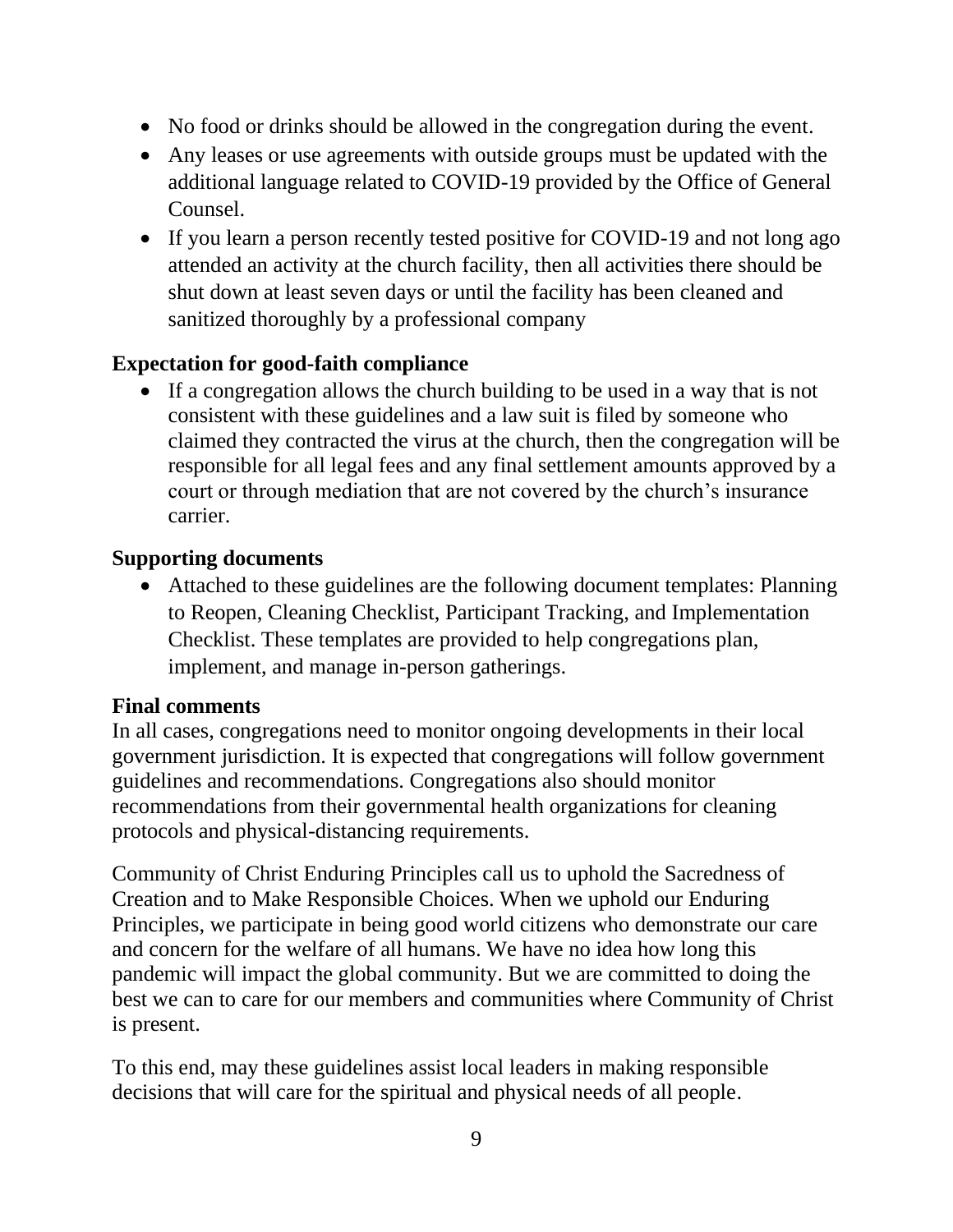**For outside groups:** *Please keep one copy for reference and return one signed copy to the pastor.* The undersigned acknowledges the receipt of these guidelines and protocols and agrees to full compliance.

I acknowledge that I have read and do hereby accept the terms and conditions contained in this document.

Signature: \_\_\_\_\_\_\_\_\_\_\_\_\_\_\_\_\_\_\_\_\_\_\_\_\_\_\_\_\_\_\_\_\_\_\_\_\_\_\_\_\_\_ Date:\_\_\_\_\_\_\_\_\_\_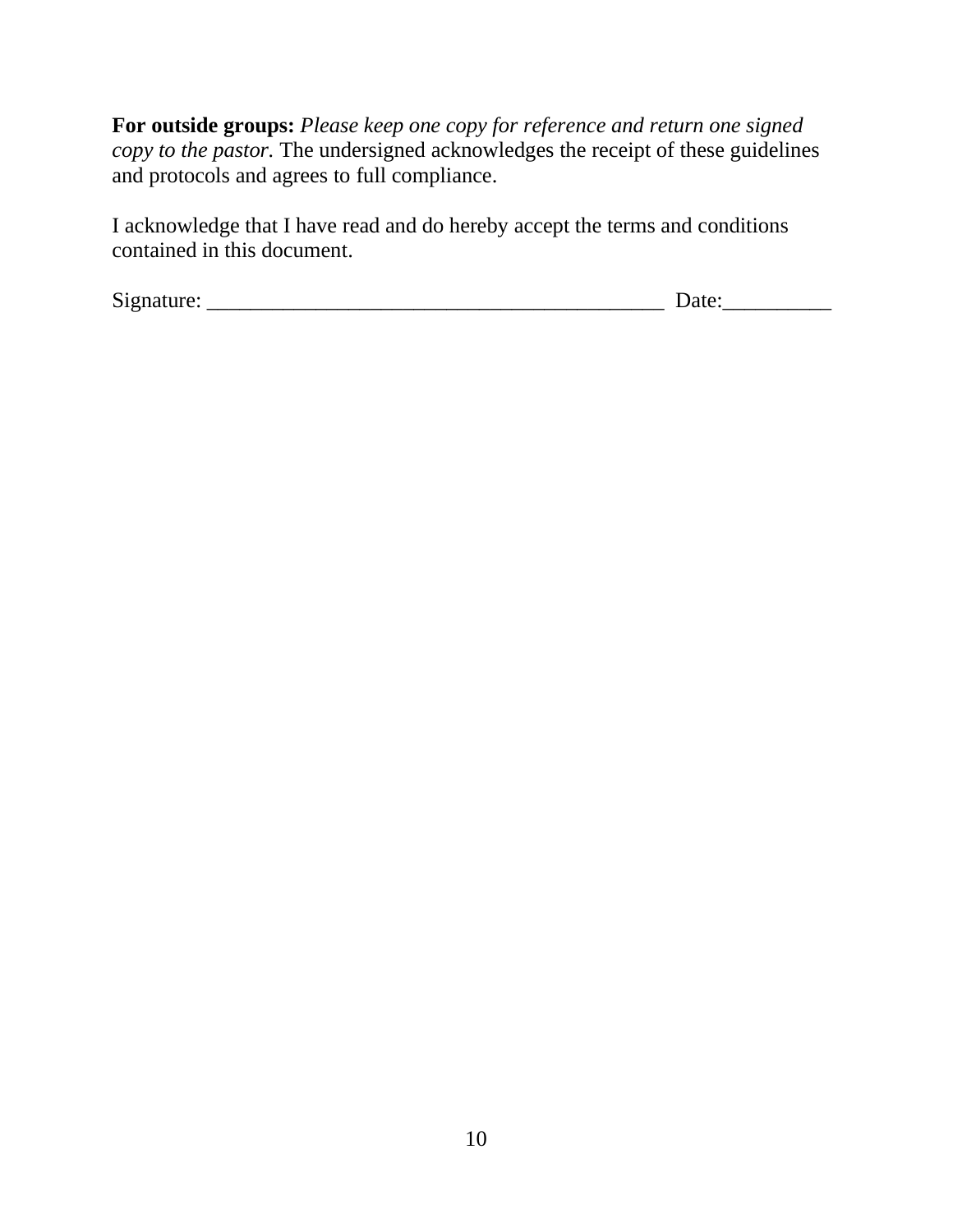# **Appendix A**

# **Ventilation in Buildings**

# **Always consult your HVAC professional when making adjustments to your system.**

- When the climate and building design permits, open windows and/or exterior doors in opposite sides of the meeting room with a fan or fans blowing out of windows on one side of the room. This creates a push-pull ventilation process that readily allows fresh air to replace potentially contaminated air. Start this process 2 hours before gathering and maintain throughout the gathering event. (inexpensive option)
- In buildings with forced-air heating, ventilation, and air conditioning (HVAC) systems, turn the fan system to "On" so that the air mixing in the space is optimized. Start this process 2 hours before gathering and maintain throughout the gathering event. If the fan system is set on "Auto" the system will turn on and off according to the temperature, resulting in stagnant, potentially contaminated air remaining in the building. (inexpensive option)
- In buildings with forced-air heating, ventilation, and air conditioning (HVAC) systems, consider the installation of MERV 13 filters in consultation with your HVAC professional. MERV 13 filters will need to be changed more often than traditional filters. (moderately expensive option due to filter, increased energy costs, and potential HVAC professional consultation fee)
- In buildings with forced-air heating, ventilation, and air conditioning (HVAC) systems with an economizer, consider setting the outside air to as high a percentage as possible for your climate, up to 100% outside air, in consultation with your HVAC professional. Without fresh, outside air and MERV 13 filters, the HVAC system will simply recirculate the virus. (expensive option due to energy costs and potential HVAC professional consultation fee)
- In buildings with radiant heat sources (radiators, in-floor systems, electric baseboards, etc.) consider using free-standing UV-C and HEPA filtration systems. (most expensive – multiple units will be needed for larger meeting spaces) Make sure these units do not produce ozone and are certified by UL 867.